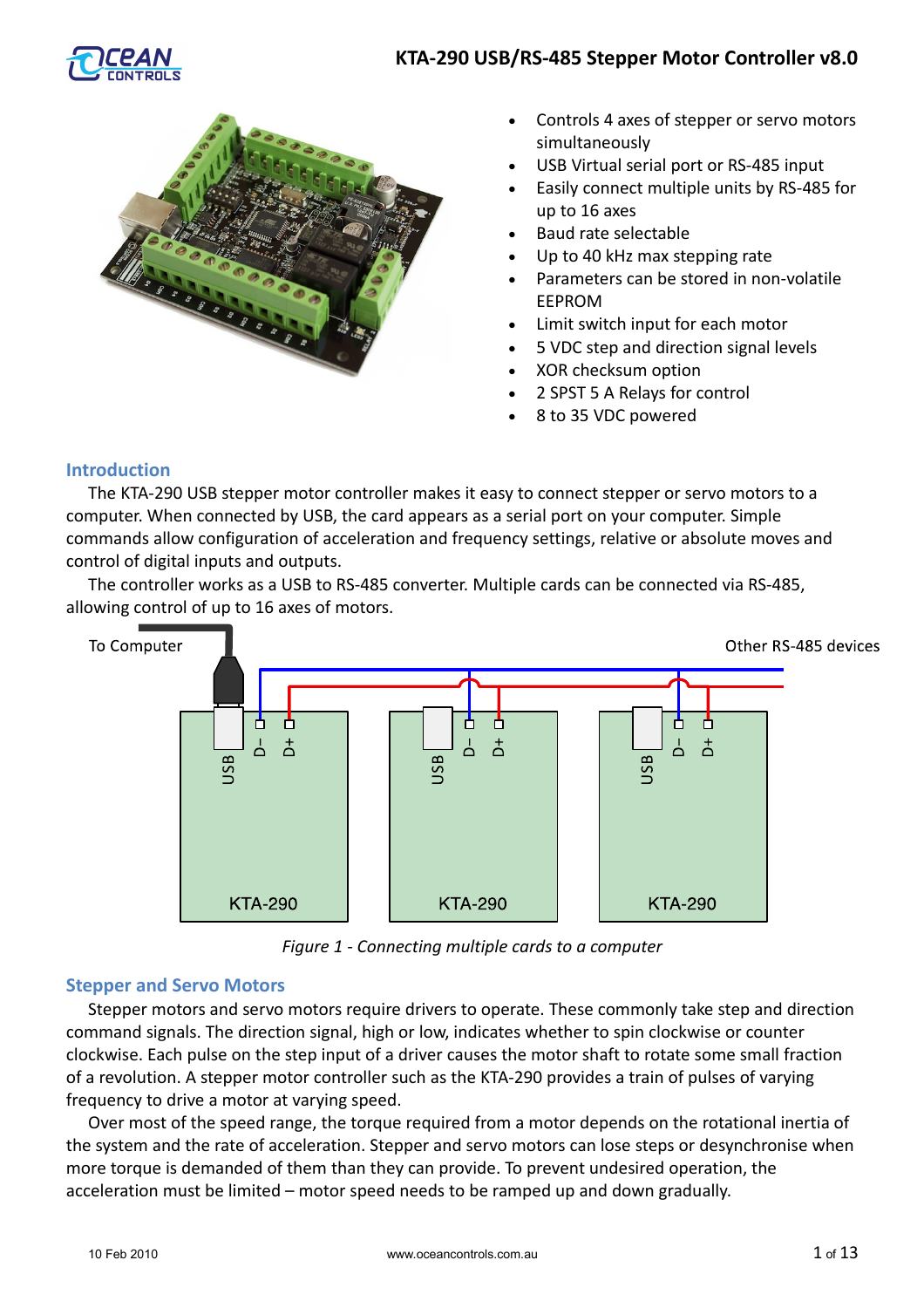

# **Connections**

The most basic configuration of the KTA-290 requires power, a motor driver connected to one axis and a USB connection to a computer.

# **Powering the controller:**

Version 8 or earlier of the KTA-290 came in 12V and 24V versions, but version 9 onwards are powered from between 8 and 35 VDC. The version is marked on the PCB, but Version 9 cards are black, where earlier versions were green. All versions output 5 VDC step and direction pulses.

KTA-290: 8 to 35 VDC (12 V Nominal)  $\sim$ 1.5W + External 5 V drain

Power is connected via the VS (positive) and COM (negative) terminals. When powered, an LED on the board glows.

# **Communicating with the Controller:**

The controller is connected to a computer via USB or RS-485. Connecting via USB requires a standard A to B cable (not included). Connecting via RS-485 would require a computer with an RS-485 serial port or an RS-485 converter.

Most computers will either have suitable drivers already loaded, or automatically load the correct driver. The card uses a common USB to serial converter IC from FTDI. If the card does not appear as a serial port when powered and plugged into a computer via USB, you will probably need to download the latest driver for your operating system. Virtual COM port (serial port) drivers for Windows, Mac OS and Linux are available from<http://www.ftdichip.com/Drivers/VCP.htm>

# **Step and Direction Outputs:**

The controller has four axes of step and direction outputs. The outputs of the KTA-290 provide 5 VDC signals. In most cases these can be wired directly to a motor driver's inputs. Most commonly, a driver will have differential inputs. These will usually be marked in "+" and "-". Figure 2 shows how to wire the controller to a driver with differential inputs.



*Figure 3 - Wiring the KTA-290 to a single-ended input driver*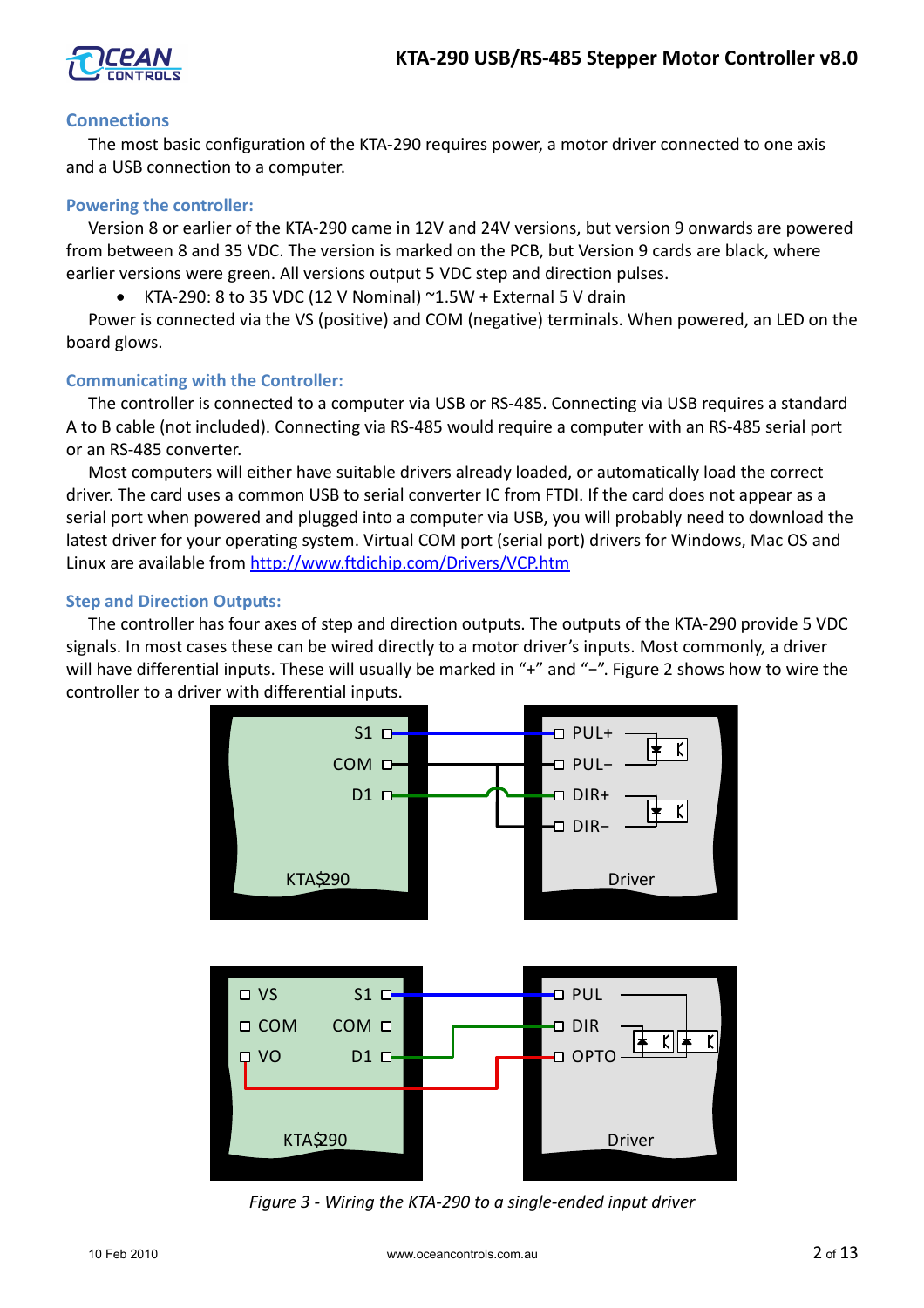

Figure 3 shows the wiring for a single-ended input driver. The VO terminal provides 5 VDC. Each driver wired in single-ended fashion needs its OPTO terminal connected to VO on the controller.

Multiple motors can be driven from a single axis output by wiring the step and direction signals in parallel.

# **Relay Outputs:**

The relays on the card can be used to switch equipment on and off. Each relay has a pair of screw terminals. When the relay is on, the terminals are shorted together. The relays can switch up to 5 A and 30 VDC. To switch large loads, or mains-voltage loads, a secondary relay is recommended.

# **Limit Switch Inputs:**

Each axis has a corresponding limit switch input. When the limit switch input is active, the axis is brought to an immediate halt and any move commands issued to the controller only move the axis one step.

The inputs suit dry contact or NPN style sensors. Multiple sensors can be connected to a single input by wiring them in parallel.

# **Auxiliary Inputs and Outputs:**

The controller has two inputs (labelled AN1 and AN2) and two input-outputs (labelled IO1 and IO2). AN1 and AN2 can accept 0 to 32 VDC (with no damage up to 50 VDC) and are read using the RDIO and RDAN commands.

IO1 and IO2 can accept 0 to 2.048 VDC (with no damage up to 3.3 VDC), are read using the RDIO and RDAN commands, and can be driven using the WDIO command.

RDIO reads the inputs as digital inputs. When and input is exposed to a voltage higher than approximately 2.0 VDC, it is read as high.

RDIO reads the inputs as analog inputs. The analog voltage in millivolts is returned for all or one input. WDIO drives the IO1 and IO2 terminals as outputs. They are switched between 0 and 3.3 VDC. The outputs can sink or source up to 10 mA.

# **DIP Switches**

The controller has a 4-way DIP switch. The switches set the card address and allow the recovery of a card with unknown communication settings. The switches are marked 1 to 4 and can be moved using a small screwdriver, pen or similar item.

Switches 1 and 2 control the card address. Multiple cards can be connected via RS-485. To control specific axes when multiple cards are connected, each axis needs a unique address. Axis addresses start at 1, 5, 9 or 12 depending on the position of switches 1 and 2.

| Switch 1 | Switch 2 | <b>Axis Addresses</b> |
|----------|----------|-----------------------|
| Off      | Off      | 1, 2, 3 and 4         |
| On       | Off      | 5, 6, 7 and 8         |
| Off      | On       | 9, 10, 11 and 12      |
| On       | On       | 13, 14, 15 and 16     |

#### *Table 1 - Base address selection*

Switch 3 has no function.

Switch 4, if on, forces the communication baud rate to 57600 bps and the checksum mode off when the controller is powered up. Changing the switch position while power is applied to the controller has no effect.

Using switch 4 to reset the baud rate does not change the baud rate or checksum setting saved in the controller's non-volatile memory. To set the baud rate of a card with unknown communication settings, the full procedure is: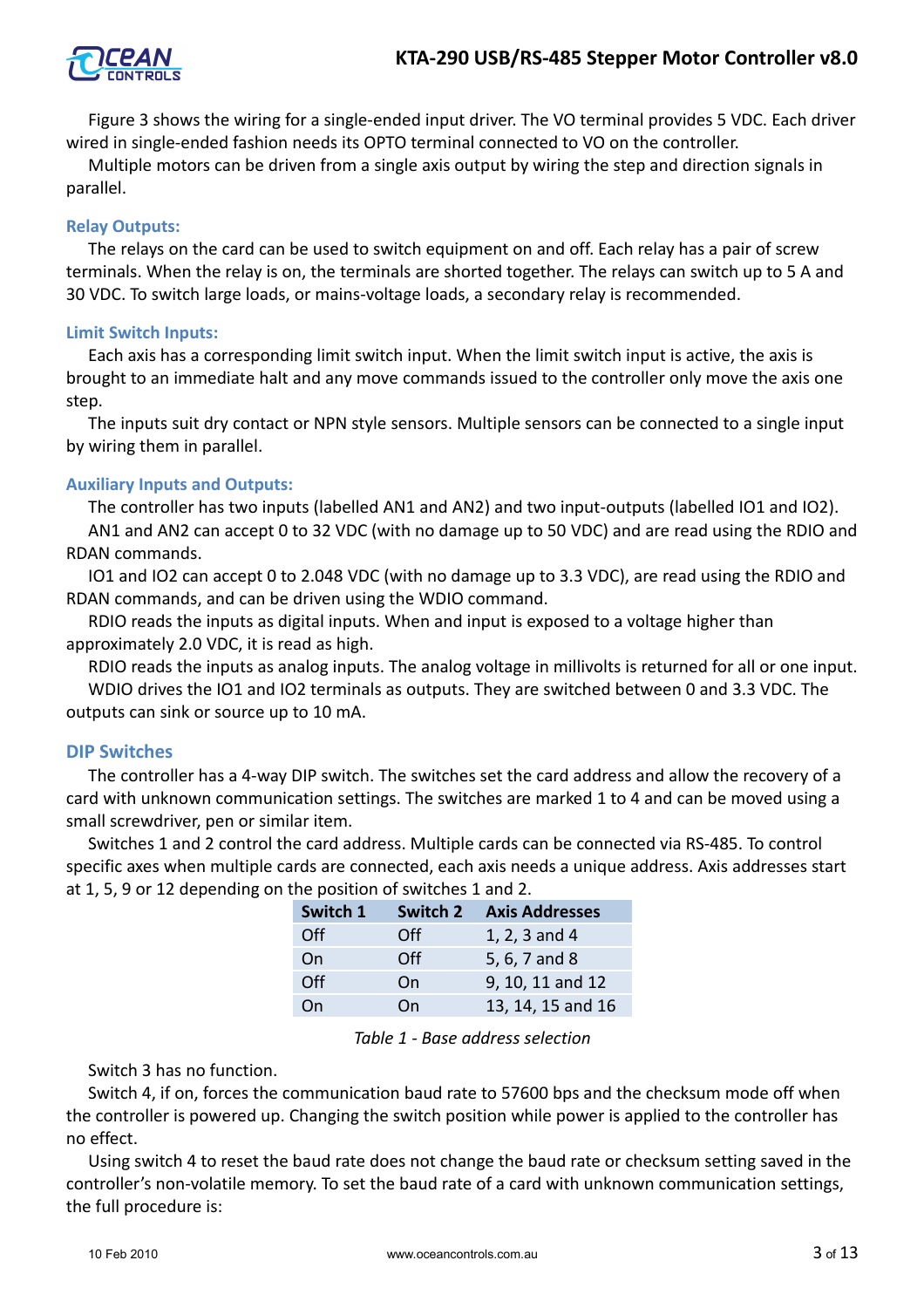

- 1. Set switch 4 to the on position
- 2. Apply power to the card
- 3. Connect to the card with a serial terminal or the KTA-290 Test Utility
- 4. Issue the BAUD command to set the baud rate to the desired setting
- 5. If desired, issue the OPTN command to re-enable the checksum
- 6. Issue the SAVE command to write the new settings to non-volatile memory
- 7. Set switch 4 to the off position
- 8. Cycle (remove and reapply) the power to the card or issue the RSET command

# **Using the Controller**

The controller accepts commands via a virtual serial port on a computer or via RS-485. By default, the controller communicates at 57600 baud, using 8-bit bytes, no parity and one stop bit (also known as 57600, 8N1). The communications settings of a controller can be reset to 57600 8N1 by moving switch 4 to the on position and cycling power to the controller.

# **Command format:**

@AA CMND[ X][ Y][ Z][ A]<EOL>[<CS>]

- Square brackets ('[' and ']') indicate parts of the command that are optional. Commands should not be sent with square bracket characters in them.
- $\bullet$   $\circ$  is the at symbol. All commands begin with the at symbol.
- AA is the axis address, 1 to 16. One or more space or tab characters must follow the address.
- CMND is the four character command. The command is not case sensitive.
- $\bullet$  [  $X$ ][  $Y$ ][  $Z$ ][ A] is a series of up to four parameters. The number of parameters required depends on the command. Parameters must be decimal integer values and cannot contain thousands separators. One or more space or tab characters must be present between the command and the first parameter, and between each parameter.
- <EOL> is one or more a line-ending characters. Acceptable line-ending characters are carriage return ('\r' or 0x0D) or newline ('\n' or 0x0A).
- [<CS>] is the optionally required checksum. If the checksum mode is set (it is not set by default), the controller will only respond to commands if the line end is followed by a single byte checksum value. More detail is provided in the Checksum section below.
- The command must be less than 255 characters long, including end of line and checksum characters.

# **Address:**

Each command has an address. The address refers to the axis the command is directed at. Each controller has four axes, so will respond to four different addresses.

Some commands apply to parameters of the controller (like the BAUD command) or apply to all axes (like the STOP command). The controller will respond to these commands when the address is within the range of addresses the controller is set up (by the positions of switches 1 and 2) to respond to.

Some commands allow configuration of multiple axes in a single command. These commands take a variable number of parameters – one parameter for each axis. In these cases, the first parameter corresponds to the axis addressed by the command. Any proceeding parameters apply sequentially to the next axis. Examples are given with each command.

# **Checksum:**

If the checksum option is enabled, the controller will only respond to commands that end with a correct checksum byte.

The checksum is calculated as the exclusive-or of all the bytes in the command message. For example, the command " $@1$  STOP\r" would require a checksum of: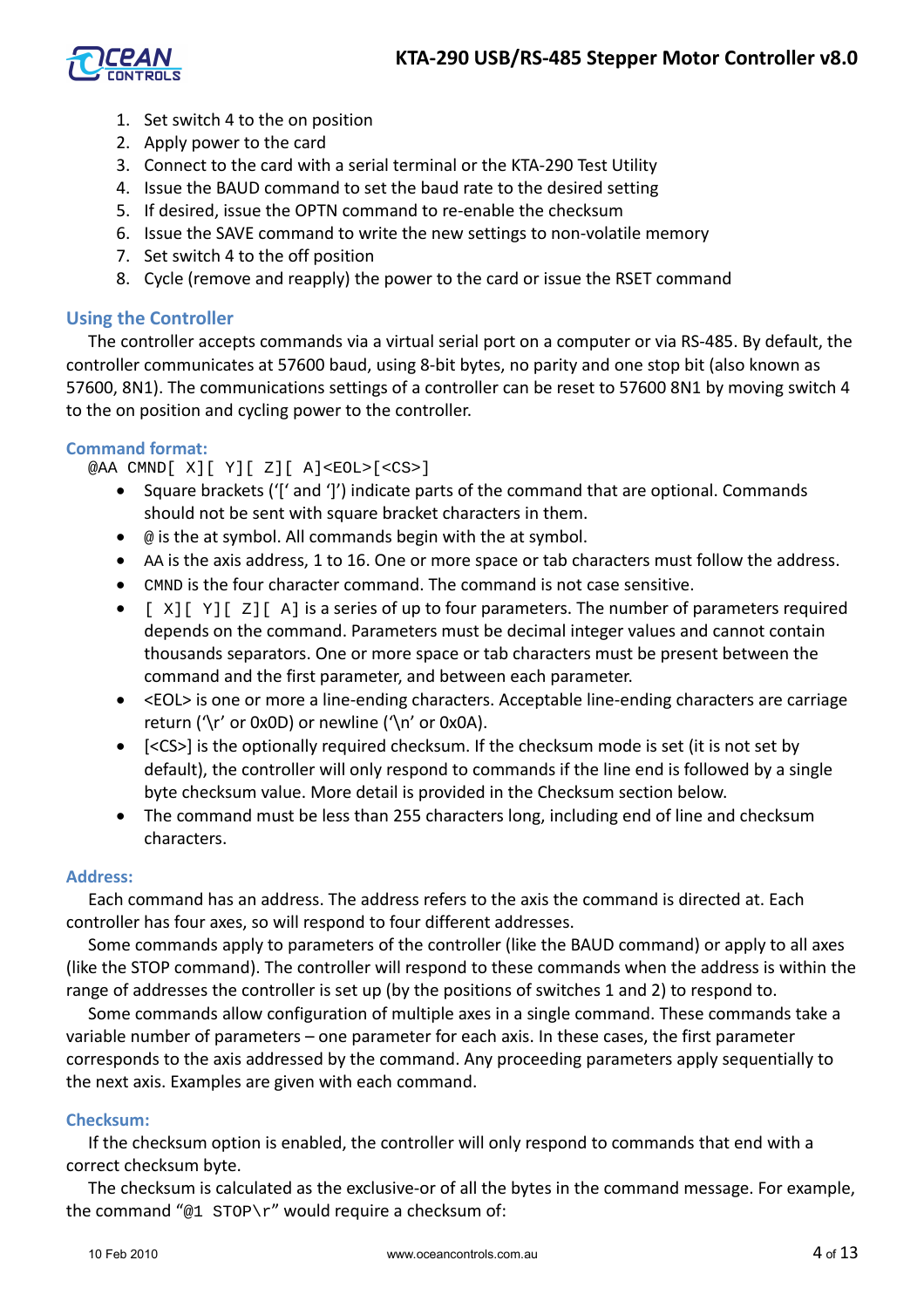

 $0x40('@')\&0x30('1')\&0x20('')\&0x53('S')\&0x54('T')\&0x4F('O')\&0x50 ('P')\&0x0D('\r')=0x45('E')$ 

Where  $\vee$  is the exclusive-or operation. For the controller to accept the command with checksum mode on, the computer program or device sending the command would have to send "@1 STOP\rE"

The checksum can be disabled by sending the OPTN command or by using DIP switch 4 to reset the communication parameters (see DIP switches.)

### **Response:**

The controller will respond to most commands with " $\#AA\$ <sup>'</sup> where AA is the address of the axis the command was directed at. AA is always two digits in responses – commands addressed to axes numbered less than 10 are padded with a leading 0.

Some commands return one or more values. In these cases, the response is of the form " $#AA X Y Z$  $A\$  \n<math>\sqrt{A}\cdot\sqrt{A}</math> where <math>X</math> through to <math>A</math> are the values requested. Values are always returned as decimal integers.

The controller may additionally send a response when an axis finishes its movement depending on the verbose mode and individual response mode settings. By default, the controller has verbose mode set and individual response mode not set.

With the default settings, the controller will respond to a movement command with " $\#AA\$ <sup>"</sup> when the command is received, and then with with "!BB\r\n" when all axes have finished their movements. BB is the address of the axis that finishes last.

Switching verbose mode off (with the OPTN command) suppresses the " $IBB\r\rm\&\n$ " response. In this case, the controller will only respond by sending " $\#AA\r\n\cdot r$ " when a command is received.

Switching the individual response mode on will cause the controller to send a response of the form "!  $BB\rightharpoonup r\$ <sup>"</sup> when each axis completes its motion. In this mode, a movement command can cause up to five responses from the controller: " $\#AA\r\ln$ " when the command is first received, followed by one "!  $BB\rr\n$ <sup>"</sup> style response for each axis.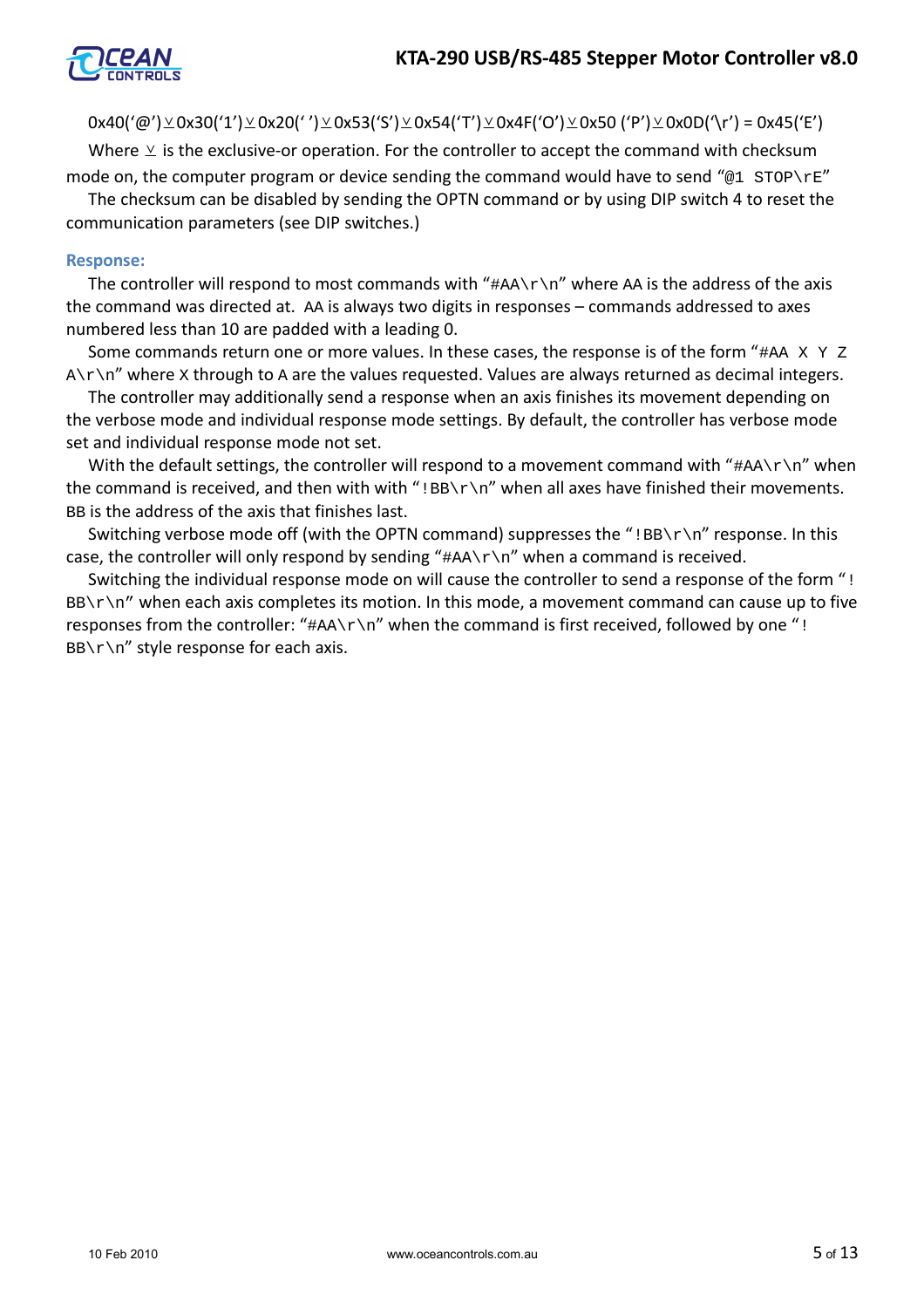

# **Commands**

Table 2 outlines the commands the controller responds to.

| <b>ACCF</b>      | Set the maximum frequency for an axis (Hz)                                           |
|------------------|--------------------------------------------------------------------------------------|
| <b>ACCI</b>      | Set the frequency increment (Hz/step) for an axis                                    |
| <b>ACCS</b>      | Set the initial frequency for an axis (Hz)                                           |
| AMOV             | Move to a position (steps)                                                           |
| <b>BAUD</b>      | Set the communications baud rate (bps)                                               |
| <b>DROF</b>      | Immediately switch a direction output off                                            |
| <b>DRON</b>      | Set a direction output on indefinitely or for a period (tenths of seconds)           |
| <b>DRST</b>      | Report the current status of a direction output                                      |
| <b>OPTN</b>      | Set checksum mode and configure how the controller responds to axis move commands    |
| <b>POSN</b>      | Set the current position of an axis                                                  |
| <b>PSTT</b>      | Report the current position of all axes                                              |
| <b>RACC</b>      | Report the initial frequency, frequency increment and maximum frequency of an axis   |
| <b>RDAN</b>      | Report analog voltage at AN1, AN2, IO1, IO2 or VS                                    |
| <b>RDIO</b>      | Report the status of AN1, AN2, IO1 or IO2 as a digital input                         |
| REL1             | Set relay 1 on or off                                                                |
| REL <sub>2</sub> | Set relay 2 on or off                                                                |
| <b>RMOV</b>      | Move forward or backwards some number of steps                                       |
| <b>RSET</b>      | Reset the controller and load settings from non-volatile memory                      |
| SAMV             | Move an axis to a position with initial frequency, frequency increment and maximum   |
|                  | frequency specified in the command                                                   |
| <b>SAVE</b>      | Save baud rate, checksum mode, axis move response settings, axis frequency settings, |
|                  | current position and target position to non-volatile memory                          |
| SRMV             | Move an axis forward or backward by a number of steps with initial frequency,        |
|                  | frequency increment and maximum frequency specified in the command                   |
| <b>STAT</b>      | Report the status of axis movement, direction output and limit switch inputs         |
| <b>STOP</b>      | Immediately stop all axes                                                            |
| <b>WDIO</b>      | Set the digital outputs IO1 and IO2 on or off                                        |

# *Table 2 - Outline of Controller Commands*

# **ACCF, ACCI and ACCS – Frequency and Ramping**

An axis movement begins at the frequency set by ACCS, ramps up to the frequency set by ACCF at a rate set by ACCI, continues for the bulk of the movement, then ramps back down to the ACCS frequency before stopping.

During each ramp up step, the ACCI value is added to the axis frequency until the maximum frequency is reached. As the axis approaches the total number of desired steps, the ramp is repeated in reverse to slow the motor to a stop. Higher values of ACCI mean the motor reaches full speed sooner, but also demand more torque from your motor.

The ACCF command sets the maximum frequency in hertz for one or more axes. Valid values are 10 to 50000, defaulting to 1000.

The ACCI command sets the frequency increment and decrement, controlling the acceleration and deceleration of an axis. The increment is specified in hertz per step. Valid values are 1 to 9999, defaulting to 1.

The ACCS command sets the frequency to start and finish at in hertz. Valid values are 10 to 9999, defaulting to 10.

For example, to set the maximum speed of axis 3 to 2.5 kHz, use the command: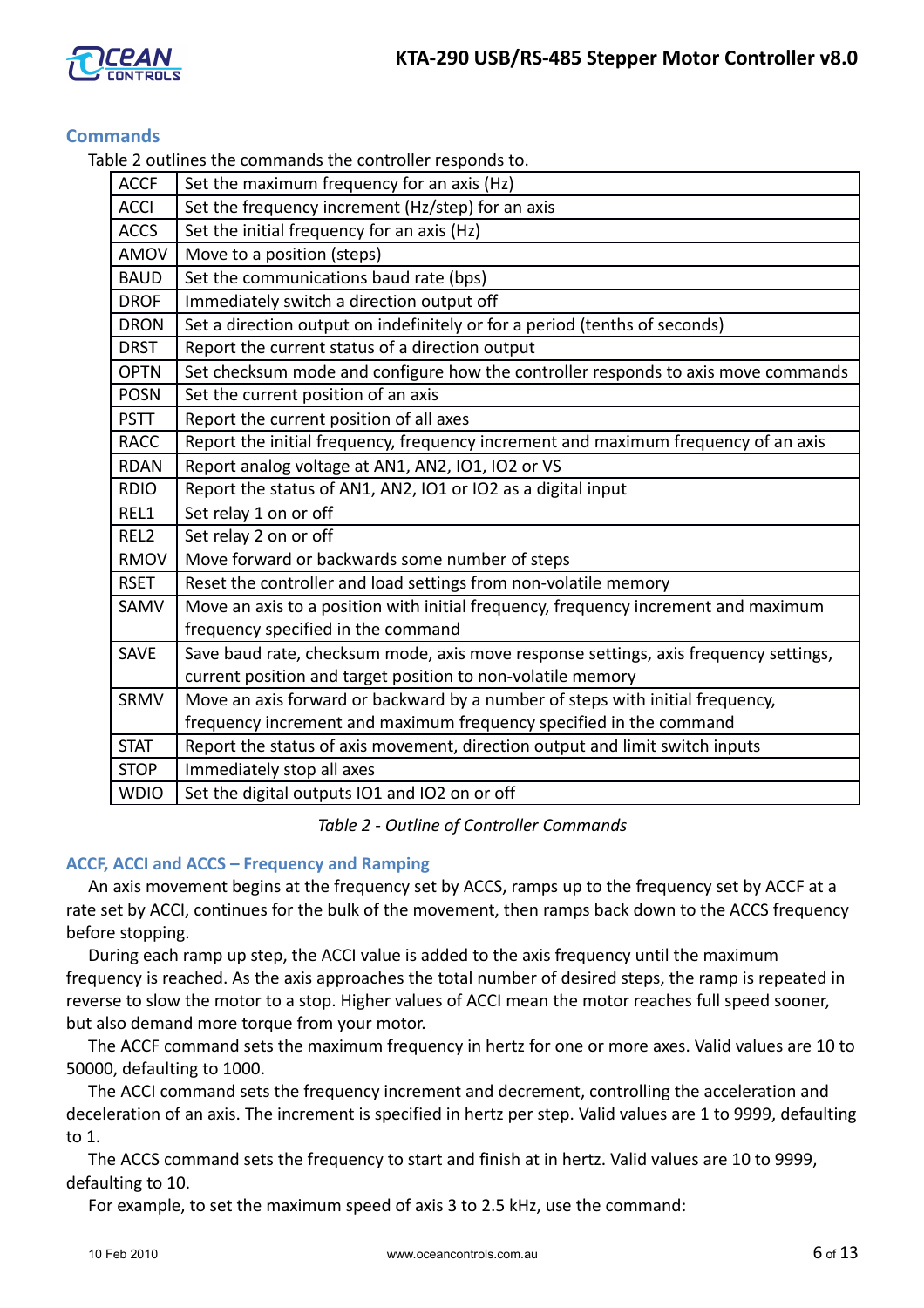

Send: @3 ACCF 2500\r\n Receive: #03\r\n

The ACCF, ACCI and ACCS commands can also set values for multiple axes (up to 4) at once. The example below sets the maximum frequency for axis 2 to 1 kHz, axis 3 to 2.5 kHz and axis 4 to 6 kHz: Send: @2 ACCF 1000 2500 6000\r\n Receive: #02\r\n

If sent with no parameters, the controller will respond by reporting the current ACCF, ACCI or ACCS setting for the axis:

Send: @3 ACCF\r\n Receive: #03 2500\r\n

### **AMOV, RMOV Movement Commands:**

The AMOV (absolute move) and RMOV (relative move) commands are the simplest way to get your motors turning. The controller internally keeps a record of the position of each axis counted in steps. At power up, these values are read from non-volatile memory.

AMOV drives an axis forwards or reverse to a specific position. The controller calculates the number of steps required to move from the current position to the specified position and performs the move.

RMOV drives an axis forward or reverse a specified distance. The controller keeps track of the position as the motor moves.

AMOV and RMOV can be used to command single axes. The example below tells axis 3 to move to position 10000. The default controller response settings result in two responses – one when the command is first received and one when the move is complete.

```
Send: @3 AMOV 10000\r\n
Receive: #03\r\n
Receive: !03\r\n
```
AMOV and RMOV can also be used to drive up to four axes at once. The example below tells axis 1 to move forward 100 steps, axis 2 to move forward 300 steps and axis 3 to move backward 200 steps. Assuming all three axes have the same frequency and acceleration settings, axis 2 will be the last to finish moving. With the default response settings, the controller responds once when the command is received and then again when axis 2 finishes.

Send: @1 RMOV 100 300 -200\r\n Receive: #01\r\n Receive: !02\r\n

#### **BAUD – Communications Baud Rate**

The BAUD command sets the communications baud rate. Valid values are 10 to 230400 bps, and values 1 to 9 map to common baud rates shown below in Table 3.

| <b>Value</b>   | <b>Baud Rate</b> |
|----------------|------------------|
| 1              | 2400 bps         |
| $\overline{2}$ | 4800 bps         |
| 3              | 9600 bps         |
| 4              | 14400 bps        |
| 5              | 19200 bps        |
| 6              | 28800 bps        |
| 7              | 38400 bps        |
| 8              | 57600 bps        |
| q              | 115200 bps       |

*Table 3 - Baud rate shortcuts*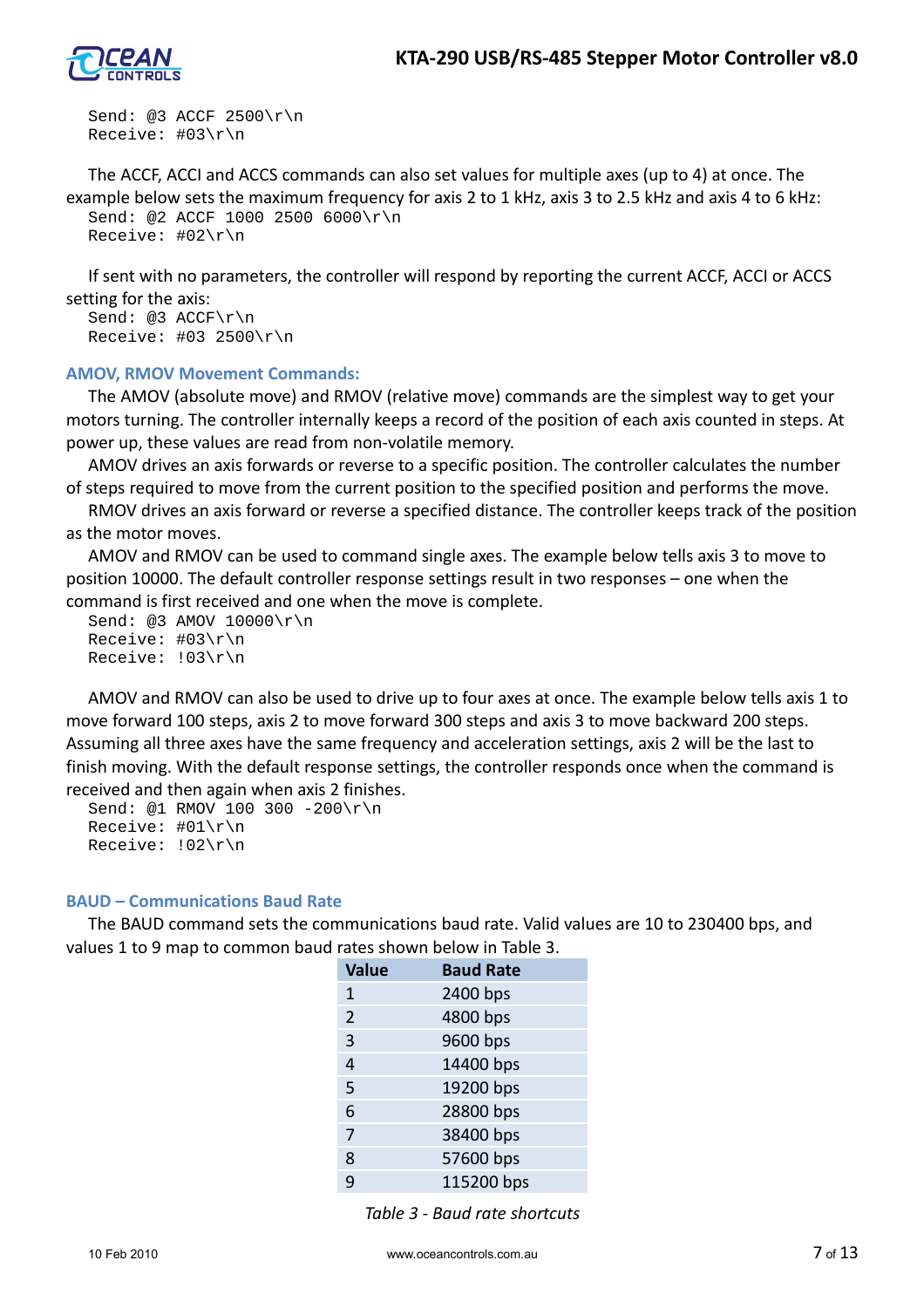

If the BAUD command is issued without a parameter, the controller will respond with the current baud rate setting.

The BAUD command can be addressed to any of the axes of the card.

Due to limitations in system frequency and dividers, the controller cannot set its baud rate to every value in the range 10 to 230400 bps exactly. When the BAUD command is issued with a value, the controller chooses the closest baud rate it can attain. This is the value that is repeated back when the BAUD command is issued without a parameter. It is normal for the requested baud rate and closest attainable baud rate to differ by a few per cent and this difference will not affect the operation of the controller.

Changing the BAUD value does not immediately update the communications baud rate. The baud rate must be saved to non-volatile memory with the SAVE command and power to the board must be cycled or the RSET command issued.

### Examples:

```
Send: @2 BAUD 5\r\n
Receive: #02\r\n
Send: @3 BAUD\r\n
Receive: #03 19202\r\n
Send: @1 BAUD 57600\r\n
Receive: #01\r\n
Send: @1 SAVE\r\n
Receive: #01\r\n
Send: @1 RSET\r\n
Receive: #01\r\n
```
### **DRON, DROF and DRST – Direction Output Timers**

When not being used to control motors, the direction outputs can be used as general-purpose digital outputs.

DRON sets an output on. If the parameter given is -1, the output stays on until switched off with a DROF command. The output can also be turned on for a fixed length of time. The DRON command, when issued with a parameter that is a positive value, causes the output to switch on for 100 ms times the value given. For example, to turn D4 on for 5 seconds, issue the command "@4 DRON 50\r\n".

The DROF command turns a direction output off, cancelling any timed operation for the output. The DRST command returns the number of tenths of seconds left on the output timer for that axis.

```
Examples:
Send: @2 DRON -1\r\n\lnReceive: #02\r\n
Send: @2 DRST\r\n
Receive: #02 -1\rnSend: @3 DRON 100\r\n
Receive: #03\r\n
Send: @3 DRST\r\n
Receive: #03 98\r\n
Send: @3 DRST\r\n
Receive: #03 96\r\n
Send: @3 DROF\r\n
Receive: #03\r\n
Send: @3 DRST\r\n
Receive: #03 0\r\n
```
The DRON command can be used to set multiple axes at once. The example below sets D1 and D2 on for 10 seconds and sets D3 and D4 on for 20 seconds.

Send: @1 DRON 100 100 200 200\r\n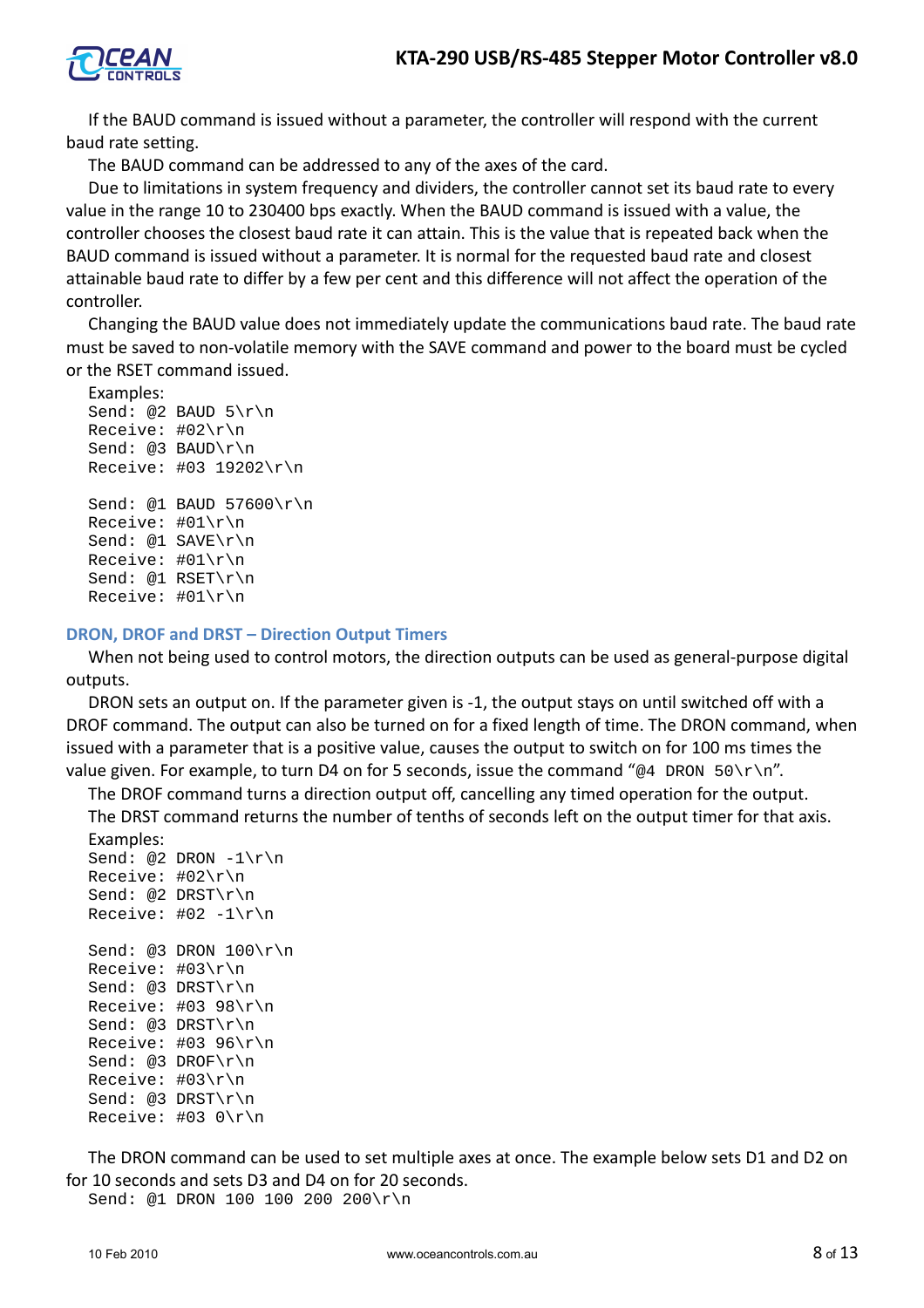

#### Receive: #01\r\n

The DROF and DRST commands can also be used on multiple axes at once. In this case the number of parameters determines how many axes are affected. The values of the parameters are ignored. For example, to cancel timers on D2, D3 and D4 in a single command, issue:

```
Send: @2 DROF 0 \ 0 \ \lceil r \rceilReceive: #02\r\n
```
Similarly, the DRST command can request the status of more than one axis. The example below indicates D2 is on indefinitely, D3 is counting down and will be on for 9 more seconds and D4 is off.

```
Send: @2 DRST 0 \ 0 \ \frac{\gamma}{n}Receive: #02 -1 90 0\r\n
```
### **OPTN – Checksum and Movement Response Options**

The OPTN command sets or returns the status of three controller configuration parameters: checksum mode, verbose mode and individual response mode. These modes are explained in the Checksum and Response sections above.

The OPTN command can be addressed to any axis of the controller. If the command is addressed without a parameter, the controller will respond with the current options value. When used to set the options, the command takes a single parameter. The values correspond to the modes shown in the table below.

| <b>Value</b> | <b>Verbose</b> | <b>Checksum</b> | Individual      |
|--------------|----------------|-----------------|-----------------|
|              | <b>Mode</b>    | <b>Mode</b>     | <b>Response</b> |
| 0            | Off            | Off             | Off             |
| 1            | On             | Off             | Off             |
| 2            | Off            | On              | Off             |
| 3            | On             | On              | Off             |
| 4            | Off            | Off             | On              |
| 5            | On             | Off             | On              |
| 6            | Off            | On              | On              |
| 7            | On             | On              | On              |

*Table 4 - OPTN Values*

By default, the controller has an OPTN value of 1 (verbose mode on, no checksum, no individual response.) Examples:

```
Send: @1 OPTN 1\r\n
Receive: #01\r\n
Send: @1 OPTN 5\r\n
Receive: #01\r\n
Send: @3 OPTN\r\n
Receive: #03 5\r\n
```
Options take affect as soon as the command is received. Options are not saved to non-volatile memory until a SAVE command is issued. If the controller is reset before options are saved, the checksum mode, verbose mode and individual response mode settings will revert to those last saved in non-volatile memory.

#### **POSN – Set Current Position**

The POSN command sets the current position for one or more axes. The command can only be used to set an axis position when the axis is idle (not moving). Valid position values are signed 32 bit integers. This allows a range of over ±2 billion.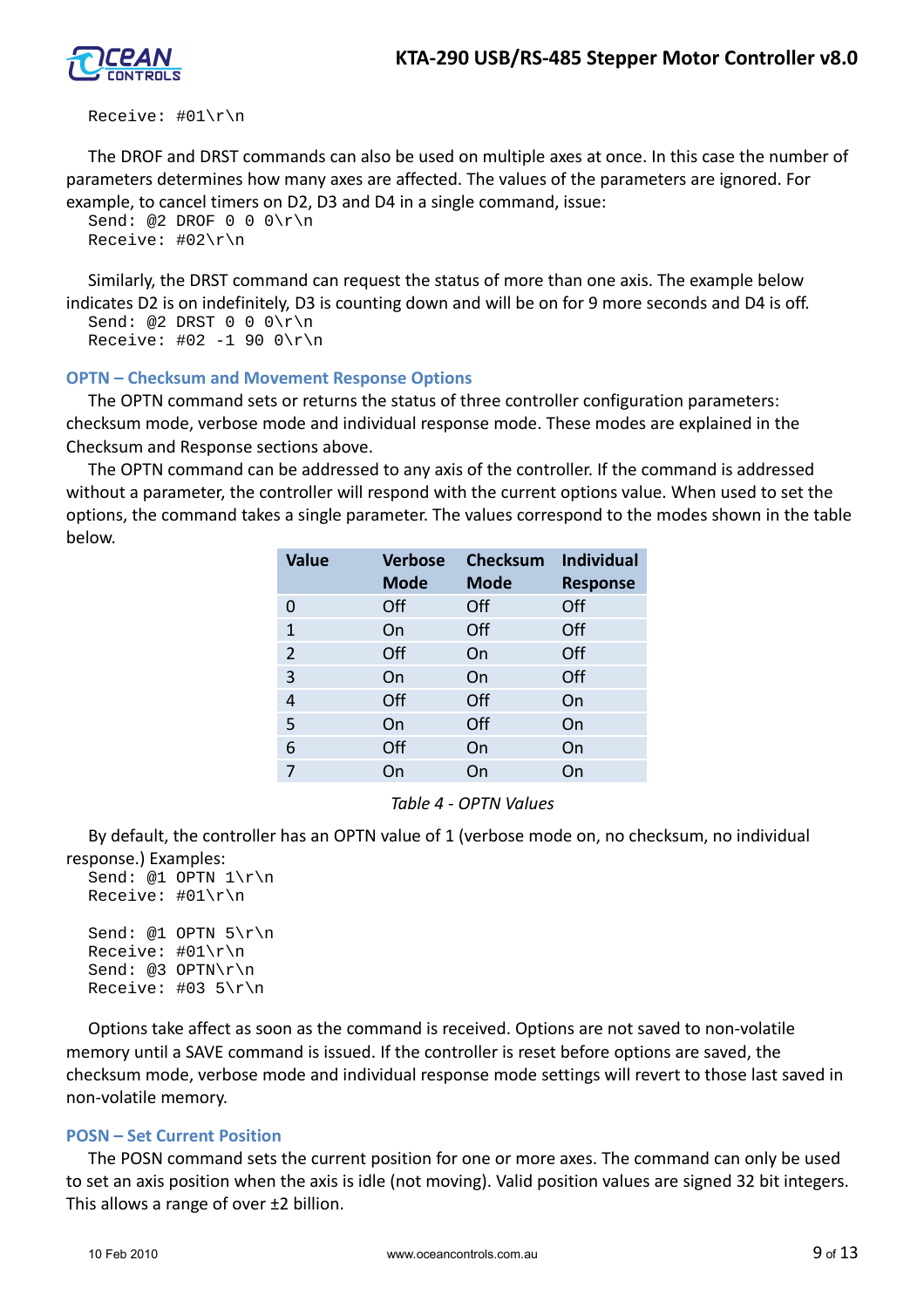

When issued with no parameters, the POSN command request the current position of the address axis.

```
Examples:
Send: @1 POSN 0 100 200 300\r\n
Receive: #01\r\n
Send: @3 POSN\r\n
Receive: #03 200\r\n
```
### **PSTT – Report Axis Positions**

The PSTT command takes no parameters. It can be addressed to any axis of the card. When issued, the controller responds with the positions of the four axes controlled by the card.

```
Examples:
Send: @1 POSN 0 100 200 300\r\n
Receive: #01\r\n
Send: @3 PSTT\r\n
Receive: #03 0 100 200 300\r\n
```
### **RACC – Report Axis Frequencies**

The RACC command takes no parameters. When issued, the controller responds with the initial frequency, frequency increment and maximum frequency for the addressed axis.

Examples:

```
Send: @2 ACCS 10\r\n
Receive: #02\r\n
Send: @2 ACCI 1\r\n
Receive: #02\r\n
Send: @2 ACCF 3000\r\n
Receive: #02\r\n
Send: @2 RACC\r\n
Receive: #02 10 1 3000\r\n
```
# **RDAN – Read Analog Inputs**

The RDAN command reads the voltage at AN1, AN2, IO1, IO2 or the supply voltage to the controller. With no parameter, the command returns all 5 voltages, in millivolts.

```
Examples:
Send: @1 RDAN\r\n
Receive: #01 0 12000 500 250 23500\r\n
```
In this example, the voltage at AN1 is 0 mV, at AN2 is 12.0 V, at IO1 is 500 mV, at IO2 is 250 mV and the board is being supplied by 23.5 VDC.

Please note that the supply voltage is measured after a protection diode, and so will be approximately 0.7 VDC lower than the voltage applied at the VS terminal of the board.

With one parameter, the command returns the voltage in millivolts and one of AN1, AN2, IO1, IO2 or the controller supply voltage.

| <b>Command</b> | <b>Function</b>                                   |
|----------------|---------------------------------------------------|
|                | @01 RDAN 0 Return voltage in mV at AN1            |
|                | @01 RDAN 1 Return voltage in mV at AN2            |
|                | @01 RDAN 2 Return voltage in mV at IO1            |
|                | @01 RDAN 3 Return voltage in mV at IO1            |
|                | @01 RDAN 4 Return controller supply voltage in mV |

*Table 5 - RDAN single parameter functions*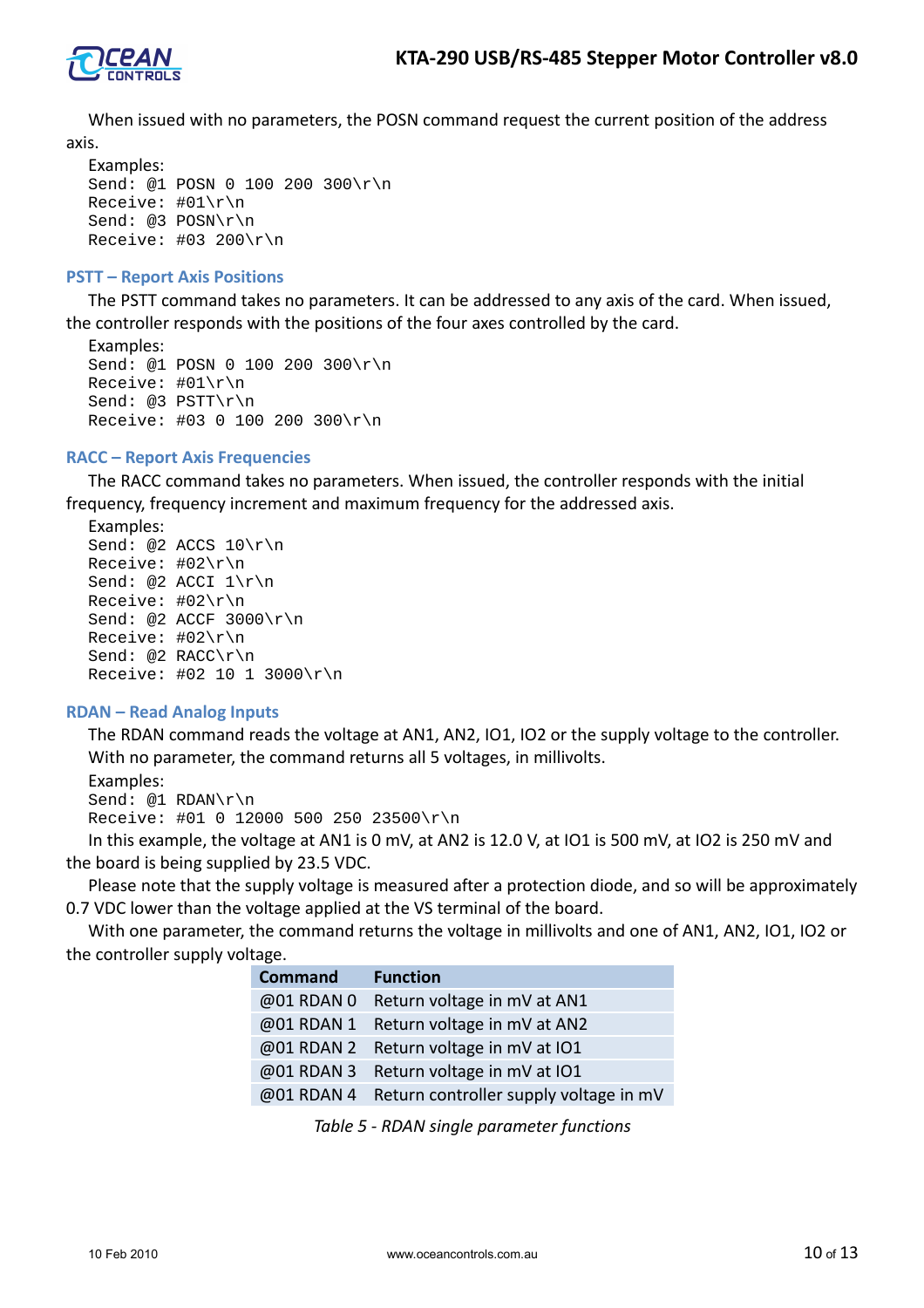

### **RDIO – Read Digital Inputs**

The RDIO command takes one parameter or no parameters. With no parameter, it returns a value representing the state of IO1, IO2, AN1 and AN2 digital inputs. The table below decodes the meaning of the values returned.

| <b>Value</b>   | <b>101</b> | <b>102</b> | <b>AN1</b> | AN <sub>2</sub> |
|----------------|------------|------------|------------|-----------------|
| 0              | Off        | Off        | Off        | Off             |
| $\mathbf{1}$   | On         | Off        | Off        | Off             |
| $\overline{2}$ | Off        | On         | Off        | Off             |
| 3              | On         | On         | Off        | Off             |
| 4              | Off        | Off        | On         | Off             |
| 5              | On         | Off        | On         | Off             |
| 6              | Off        | On         | On         | Off             |
| 7              | On         | On         | On         | Off             |
| 8              | Off        | Off        | Off        | On              |
| 9              | On         | Off        | Off        | On              |
| 10             | Off        | On         | Off        | On              |
| 11             | On         | On         | Off        | On              |
| 12             | Off        | Off        | On         | On              |
| 13             | On         | Off        | On         | On              |
| 14             | Off        | On         | On         | On              |
| 15             | On         | On         | On         | On              |

*Table 6 - RDIO values*

With one parameter, the RDIO command returns the state of one digital input. The value returned is 0 if the input is less than 2.0 VDC, and 1 if the input is above 2.0 VDC.

| Command                   | <b>Function</b>      |
|---------------------------|----------------------|
| @01 RDIO                  | Return status of IO1 |
| 0                         |                      |
| @01 RDIO<br>1             | Return status of IO2 |
| @01 RDIO<br>$\mathcal{P}$ | Return status of AN1 |
| @01 RDIO                  | Return status of AN2 |

*Table 7 - RDIO single parameter functions*

#### **REL1 and REL2 – Set Relays**

The REL1 and REL2 commands set or report the status of the two relays on the controller. They can be addressed to any axis of a controller. When issued with no parameters, the controller will respond with 0 to indicate the relay is off, or 1 to indicate the relay is on.

The commands can take a single parameter. If the parameter is 0, the relay is switched off. Any other parameter will switch the relay on.

```
Examples:
Send: @1 REL2 1\r\n
Receive: #01\r\n
Send: @4 REL2\r\n
Receive: #01 1\r\n
```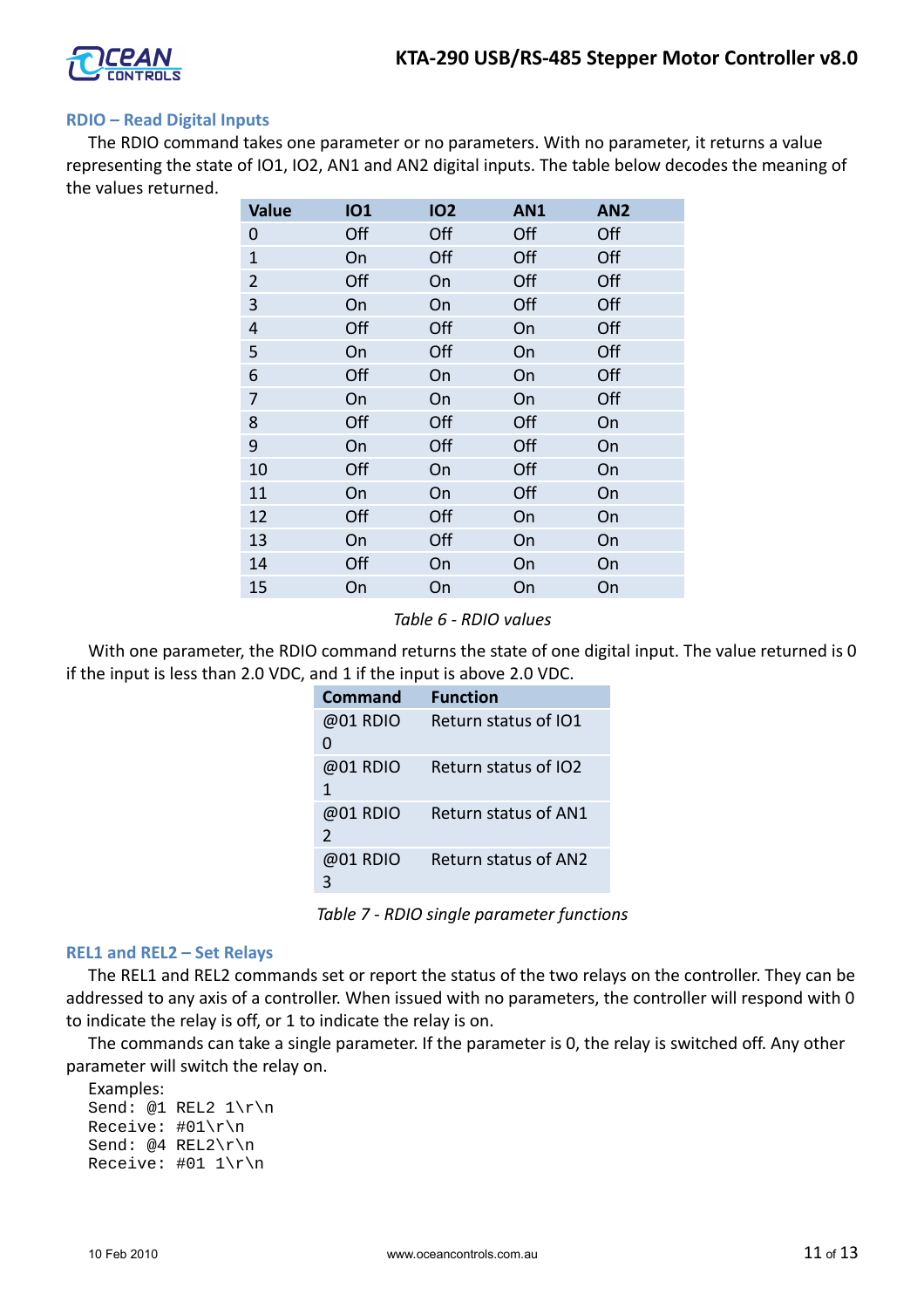### **RMOV – Relative Move**

See AMOV above.

# **RSET and SAVE – Reset Controller and SAVE Parameters**

The SAVE command records the controller's configuration settings to non-volatile memory so they aren't lost when power is removed. The RSET command causes the controller to reset, simulating a removal and reapplication of power. The commands can be addressed to any axis and take no parameters.

On reset or power up the controller reads settings from non-volatile memory for:

- Axis initial frequency, maximum frequency and frequency increment
- Axis current position
- Checksum mode
- Verbose mode
- Individual response mode
- Baud rate

The controller then applies the baud rate to the serial port and sends out a power-up message. Cycling the power causes the USB circuitry to reset, which generally causes terminal software to close the serial connection. Using the RSET command doesn't cause the serial port to disconnect, allowing the user to see the controller power-up message. The power-up message includes the firmware version and the current card address.

### **SAMV and SRMV – Single-line Absolute and Relative Move**

The SAMV and SRMV commands issue move commands to a single axis, specifying target position or distance and frequency settings. The limits for each parameter match the limits specified in the AMOV, RMOV, ACCS, ACCF and ACCI sections of this document.

The order of parameters is:

- Target position (SAMV) or distance (SRMV)
- Initial Frequency
- Maximum Frequency
- Frequency Increment

The response issued by the controller will depend on the verbose and individual response settings. See the Response section for more detail.

```
Example:
Send: @12 SAMV -20000 10 5000 1\r\n
Receive: #12\r\n
Receive: !12\r\n
```
#### **SAVE – Save Parameters to Non-Volatile Memory**

See RSET and SAVE.

#### **STAT – Axis Movement, Direction and Limit Switch Status**

The STAT command returns a single value that indicates the status of each axis (moving or not), the direction (forwards or reverse) and the status of each limit switch input. It can be addressed to any axis of the controller with the same result. It takes no parameters.

The value returned is calculated as the sum of powers of two, each term dependent on a particular status. As a result, when the value returned is expressed as a binary number, each bit corresponds to one of the statuses being reported.

The bit positions are:

- Bit 0: Axis 1 moving (1: moving, 0: idle)
- Bit 1: Axis 2 moving